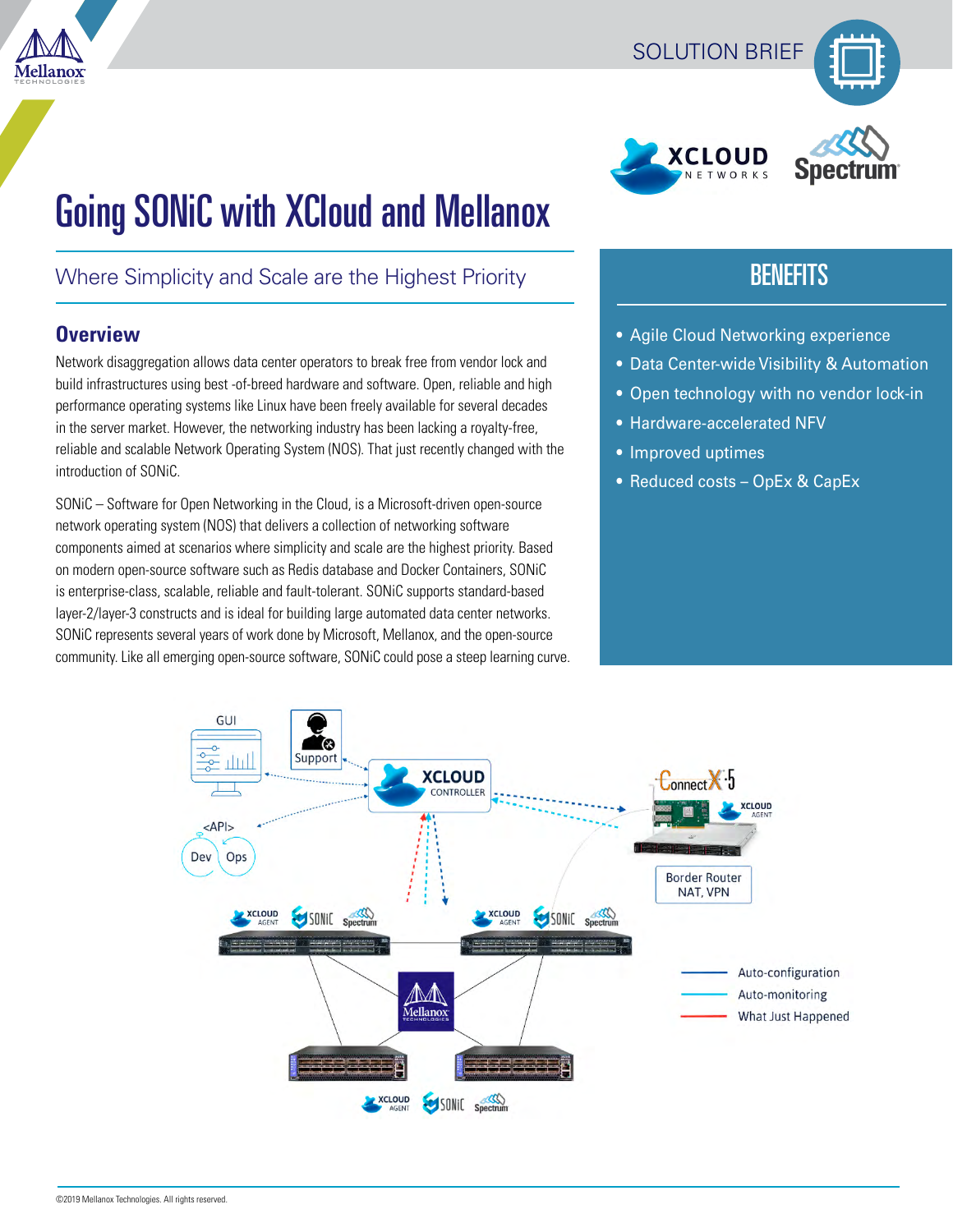

## **The Challenge**

Large network operators achieve scale by simplifying operations and automating their infrastructure. Adopting open-source software like SONiC at such a scale can involve a steep learning curve. Operators may already have existing automation and orchestration tools. The disaggregated infrastructure should support API hooks that can be integrated with existing tools. To provide future-proofing and an agile seamless service experience, those same operators would require a software layer to abstract the underlying physical infrastructure and differences in the NOS.

Operators need to constantly improve infrastructure uptimes. They need to deploy network telemetry and visibility tools to proactively identify issues. However, commodity switch hardware in the market lacks telemetry capabilities.

### **The Solution**

The solution is comprised of XCloud controller and Mellanox Spectrum Ethernet switches running the SONiC operating system.

#### **XCloud**

The XCloud controller abstracts out network operating system-level differences and transforms the entire network infrastructure into one large, centrally managed fabric. Based on modern container technology, XCloud is fault-tolerant and can scale from 10s to 10000s of switches.

XCloud provides a single dashboard experience by operating with both physical as well as virtual switches. Additionally, XCloud leverages hardware acceleration capabilities in Mellanox ConnectX adapters to deliver virtualized network functions such as load balancer, router, NAT and VPN.

Tightly integrated with Mellanox Spectrum Ethernet switches, XCloud leverages Mellanox's What Just Happened™ (WJH) advanced telemetry capabilities to deliver proactive insights into infrastructure issues.

With a single point of management, support for virtualized network functions, infrastructure automation, and advanced telemetry, XCloud provides a cloud-like interface and experience with an on-premise infrastructure.

#### **Mellanox Spectrum Ethernet Switches**

Mellanox has been pioneering the Open Ethernet approach to network disaggregation for several years. Today, the Spectrum family of Ethernet switches supports the widest range of open network operating systems, including SONiC. Customers have the choice to upgrade to the "fit-for-purpose" operating system while retaining the same underlying hardware.

Unlike other vendors who use off-the-shelf switch silicon, Mellanox Ethernet switch platforms are based on its differentiated Spectrum silicon technology. Spectrum Ethernet switches are ideal for building wire-speed and cloud-scale layer-2 and layer-3 networks. Mellanox Spectrum switches feature a robust high-bandwidth and low-latency RoCE data path. Spectrum platforms deliver high performance, consistent low latency along with support for advanced softwaredefined networking features, making it the ideal choice for web-scale IT, cloud, hyper-converged storage and data analytics applications.

Mellanox Spectrum Ethernet switches support advanced streaming telemetry technology called What Just Happened™ (WJH), which goes beyond conventional telemetry solutions by providing actionable details on abnormal network behavior.

#### **Solution Support**

Mellanox is the second largest contributor to SONiC. With its significant open-source software contribution and industry-leading silicon technology, Mellanox is uniquely positioned to offer one-stopshop ASIC-to-Protocol support for SONiC to customers who want to embrace open networking paradigm. Additionally XCloud provides 24/7 full-stack support covering both commercial and open-source components of the whole solution.

### **Conclusion**

Network operators can derive significant operational and cost efficiencies by adopting open-source operating systems like SONiC. However, adopting open-source software at scale can be a daunting task, which poses a steep learning curve. XCloud and Mellanox are partnering to help customers by bridging that knowledge gap. The solution comprises the XCloud controller and Mellanox Spectrum Ethernet switches running SONiC. The solution is fully backed by Mellanox and XCloud – Mellanox provides ASIC-to-protocol support for SONiC and XCloud provides support for the controller and application layers.